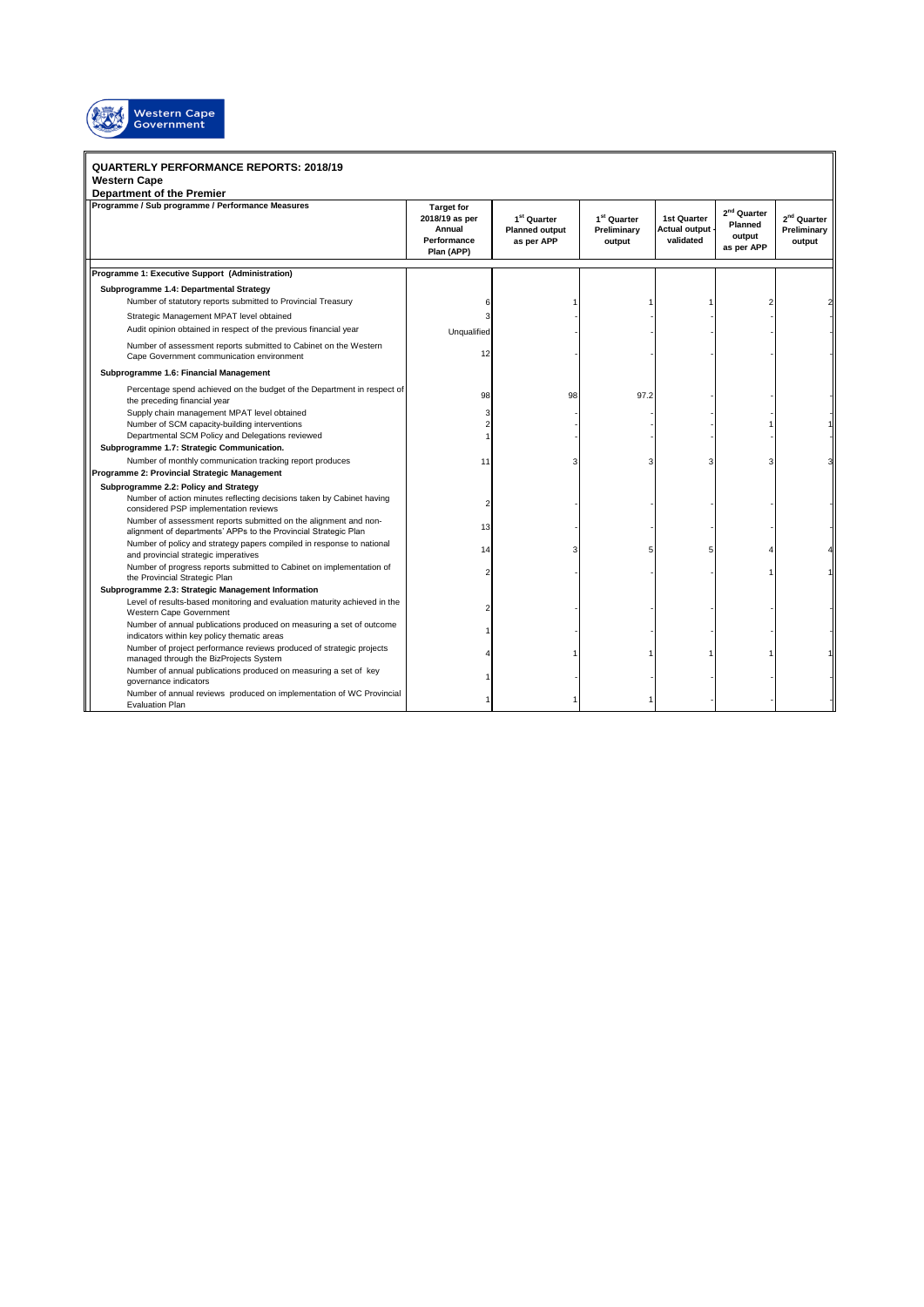| Programme / Sub programme / Performance Measures                                                                                                      | <b>Target for</b><br>2018/19 as per<br>Annual<br>Performance<br>Plan (APP)                                    | 1 <sup>st</sup> Quarter<br><b>Planned output</b><br>as per APP | 1 <sup>st</sup> Quarter<br>Preliminary<br>output | <b>1st Quarter</b><br>Actual output<br>validated | 2 <sup>nd</sup> Quarter<br>Planned<br>output<br>as per APP | 2 <sup>nd</sup> Quarter<br>Preliminary<br>output |
|-------------------------------------------------------------------------------------------------------------------------------------------------------|---------------------------------------------------------------------------------------------------------------|----------------------------------------------------------------|--------------------------------------------------|--------------------------------------------------|------------------------------------------------------------|--------------------------------------------------|
| Subprogramme 2.4: Strategic Programmes (Chief Directorate: International and Priority Programmes)                                                     |                                                                                                               |                                                                |                                                  |                                                  |                                                            |                                                  |
| Number of consolidated reports submitted on key partnerships and<br>engagements<br>Number of reports submitted on strategic international engagements |                                                                                                               |                                                                |                                                  |                                                  |                                                            |                                                  |
|                                                                                                                                                       |                                                                                                               |                                                                |                                                  |                                                  |                                                            |                                                  |
| Number of reports submitted on strategic priority projects<br>Programme 3: People Management                                                          |                                                                                                               |                                                                |                                                  |                                                  |                                                            |                                                  |
| Subprogramme 3.2: Organisation Development                                                                                                            |                                                                                                               |                                                                |                                                  |                                                  |                                                            |                                                  |
| Number of departmental organisational behaviour reports submitted                                                                                     | 13                                                                                                            |                                                                |                                                  |                                                  |                                                            |                                                  |
| Number of transversal service delivery intervention reports submitted bi-<br>annually                                                                 | $\overline{2}$                                                                                                |                                                                |                                                  |                                                  |                                                            |                                                  |
| Number of departmental business process reports submitted                                                                                             | 13                                                                                                            |                                                                |                                                  |                                                  |                                                            |                                                  |
| Number of departmental organisation design reports submitted                                                                                          | 13                                                                                                            |                                                                |                                                  |                                                  |                                                            |                                                  |
| Level of People Management Maturity attained                                                                                                          | Self- Assessment<br>Report on Maturity<br><b>Model Pilot</b><br>implementation in<br>Programme 3<br>submitted |                                                                |                                                  |                                                  |                                                            |                                                  |
| Subprogramme 3.3: People Training and Empowerment                                                                                                     |                                                                                                               |                                                                |                                                  |                                                  |                                                            |                                                  |
| Number of learning programmes offered                                                                                                                 | 50                                                                                                            |                                                                |                                                  |                                                  |                                                            |                                                  |
| Number of learning programmes assessed for training impact                                                                                            |                                                                                                               |                                                                |                                                  |                                                  |                                                            |                                                  |
| Number of projects for Youth Empowerment offered                                                                                                      |                                                                                                               |                                                                |                                                  |                                                  |                                                            |                                                  |
| Subprogramme 3.4: People Management Practices                                                                                                         |                                                                                                               |                                                                |                                                  |                                                  |                                                            |                                                  |
| Percentage of planned strategic business partnership initiatives<br>completed                                                                         | 90                                                                                                            |                                                                |                                                  |                                                  |                                                            |                                                  |
| Percentage planned innovative people practices initiatives completed                                                                                  | 85                                                                                                            |                                                                |                                                  |                                                  |                                                            |                                                  |
| Percentage planned transactional excellence initiatives completed                                                                                     | 85                                                                                                            |                                                                |                                                  |                                                  |                                                            |                                                  |
| Percentage planned people manager and professional empowerment<br>initiatives completed                                                               | 85                                                                                                            |                                                                |                                                  |                                                  |                                                            |                                                  |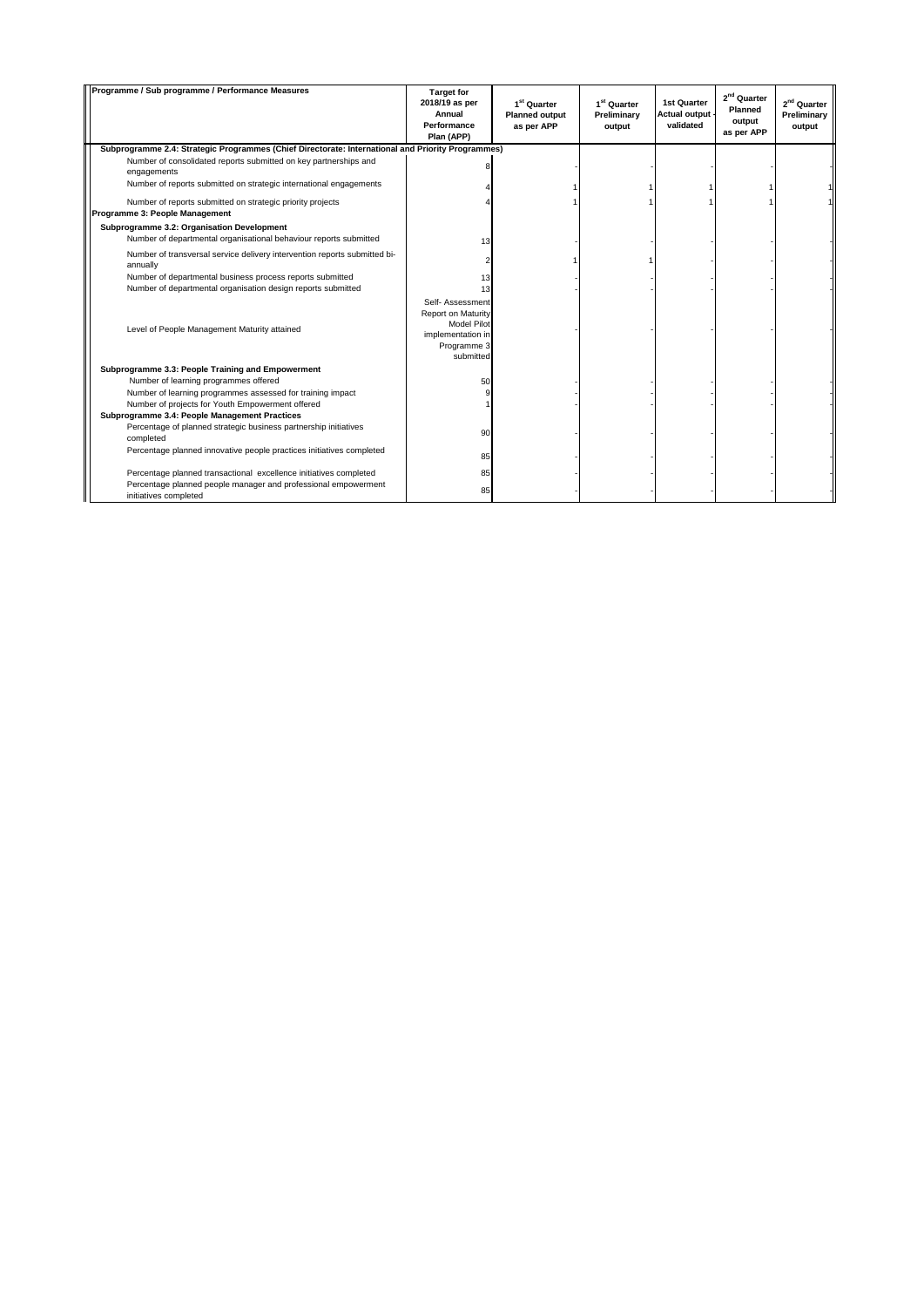| Programme / Sub programme / Performance Measures                                                     | <b>Target for</b><br>2018/19 as per<br>Annual<br>Performance<br>Plan (APP) | 1 <sup>st</sup> Quarter<br><b>Planned output</b><br>as per APP | 1 <sup>st</sup> Quarter<br>Preliminary<br>output | <b>1st Quarter</b><br>Actual output -<br>validated | 2 <sup>nd</sup> Quarter<br>Planned<br>output<br>as per APP | 2 <sup>nd</sup> Quarter<br>Preliminary<br>output |
|------------------------------------------------------------------------------------------------------|----------------------------------------------------------------------------|----------------------------------------------------------------|--------------------------------------------------|----------------------------------------------------|------------------------------------------------------------|--------------------------------------------------|
| Programme 4: Centre for e-Innovation                                                                 |                                                                            |                                                                |                                                  |                                                    |                                                            |                                                  |
| Subprogramme 4.2: Strategic ICT Services                                                             |                                                                            |                                                                |                                                  |                                                    |                                                            |                                                  |
| ICT governance maturity rating (COBIT 5)                                                             |                                                                            |                                                                |                                                  |                                                    |                                                            |                                                  |
| Number of prioritised Western Cape Government citizen-facing services<br>automated                   |                                                                            |                                                                |                                                  |                                                    |                                                            |                                                  |
| Percentage of Ce-I service standards met in a given year                                             |                                                                            |                                                                |                                                  |                                                    |                                                            |                                                  |
| Number of departmental ICT plans reviewed                                                            | 13                                                                         |                                                                |                                                  |                                                    | 13                                                         |                                                  |
| Number of e-government access channels managed through which<br>citizens actively engage governement | 11                                                                         |                                                                |                                                  |                                                    |                                                            |                                                  |
| Number of prioritized-citizen-facing services automated                                              | 1                                                                          |                                                                |                                                  |                                                    |                                                            |                                                  |
| Presidential Hotline resolution rate                                                                 | 95                                                                         | 95                                                             | 99.51                                            | 99.51                                              | 95                                                         | 99.34                                            |
| Average percentage systems uptime and availability maintained                                        | 98                                                                         | 98                                                             | 98                                               | 98                                                 | 98                                                         | 98.91                                            |
| Subprogramme 4.3: GITO Management Services                                                           |                                                                            |                                                                |                                                  |                                                    |                                                            |                                                  |
| Average percentage network uptime and availability maintianed                                        | 98                                                                         | 98                                                             | 99.91                                            | 99.91                                              | 98                                                         | 98.84                                            |
| Average turnaround time in days for finalising IT Service Desk requests                              |                                                                            |                                                                |                                                  |                                                    |                                                            |                                                  |
|                                                                                                      | 6                                                                          |                                                                | 5.71                                             | 5.71                                               | 6                                                          | 4.32                                             |
| Total number of new Cape Access Centres established                                                  |                                                                            |                                                                |                                                  |                                                    |                                                            |                                                  |
| Subprogramme 4.4: Connected Government and Unified Communications                                    |                                                                            |                                                                |                                                  |                                                    |                                                            |                                                  |
| Number of WCG sites provided with Broadband connectivity                                             | 2 0 0 0                                                                    |                                                                |                                                  |                                                    |                                                            |                                                  |
| Subprogramme 4.5: Transversal Applications Development and Support                                   |                                                                            |                                                                |                                                  |                                                    |                                                            |                                                  |
| Percentage of transversal business application solutions implemented                                 | 80                                                                         |                                                                |                                                  |                                                    |                                                            |                                                  |
|                                                                                                      |                                                                            |                                                                |                                                  |                                                    |                                                            |                                                  |
| Programme 5: Corporate Assurance (Corporate Services Centre)                                         |                                                                            |                                                                |                                                  |                                                    |                                                            |                                                  |
| Subprogramme 5.2: Enterprise Risk Management                                                         |                                                                            |                                                                |                                                  |                                                    |                                                            |                                                  |
| Level of WCG governance maturity                                                                     | Finalisation of a                                                          |                                                                |                                                  |                                                    |                                                            |                                                  |
|                                                                                                      | single gover-nance                                                         |                                                                |                                                  |                                                    |                                                            |                                                  |
|                                                                                                      | framework for WCG                                                          |                                                                |                                                  |                                                    |                                                            |                                                  |
|                                                                                                      | and an associated                                                          |                                                                |                                                  |                                                    |                                                            |                                                  |
|                                                                                                      | maturity model                                                             |                                                                |                                                  |                                                    |                                                            |                                                  |
| Number of Legal Services service standards met in a given year                                       | 14                                                                         |                                                                |                                                  |                                                    |                                                            |                                                  |
| Number of Communication campaign reports issued                                                      |                                                                            |                                                                |                                                  |                                                    |                                                            |                                                  |
| Number of enterprise risk management implementation plans approved by                                |                                                                            |                                                                |                                                  |                                                    |                                                            |                                                  |
| <b>Accounting Officers</b>                                                                           | 12                                                                         | 12                                                             | 12                                               |                                                    |                                                            |                                                  |